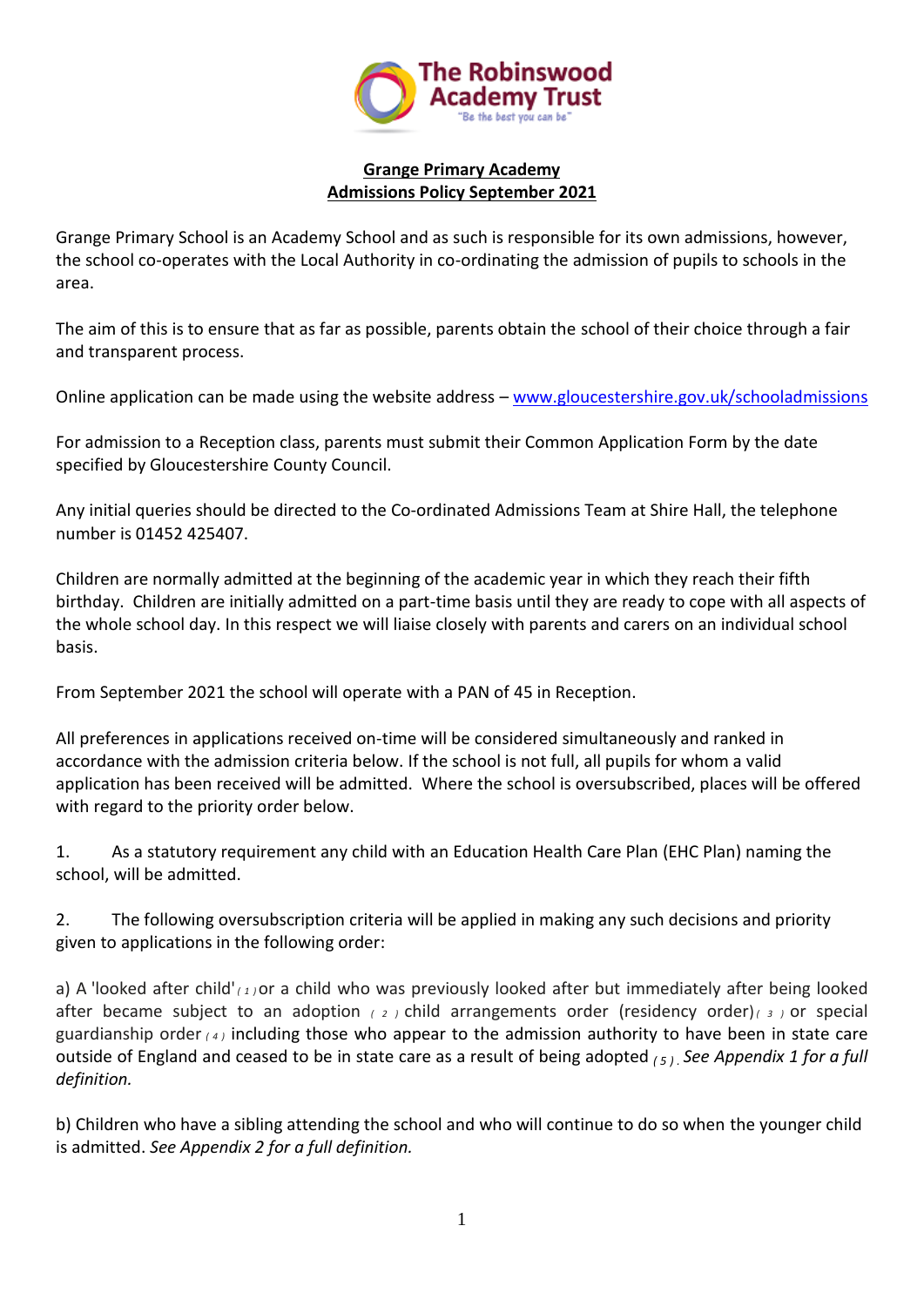c) Children for whom only this particular school is appropriate due to an exceptional medical condition. Applications under this criterion will only be considered if they are supported by a written statement from a doctor. This must demonstrate that there is a very specific connection between the medical need and this school.

d) Children with the strongest geographical claim, measured in a straight line from the ordnance survey point centre of the child's home address (including flats) to the central ordinance survey address point of the school, using the Local Authority's computerised measuring system, with those living closer to the school receiving the higher priority.

Where any particular category at points a-c above is oversubscribed, criterion d (strongest geographical claim based on straight line distance) will be used to determine which child is offered a place.

# **Tie Breaker**

In the event of a tie breaker being needed, this will be the drawing of lots by an independent person in a supervised process.

#### **Notes**

Where twins or children from multiple births are concerned they will be considered as one applicant when applying oversubscription criteria but counted separately towards the PAN. It is not our intention to split multiple birth children.

The straight-line measurement from an apartment block is also taken from the ordnance survey point of the block. Apartments in the same block will be treated equally. If after applying the distance tie breaker there are more applications than places available from the apartment block furthest away, a further tie breaker of Random Allocation will be used for the applications from this block. This will be in the form of a manual process which is overseen by an independent person.

# **Appeals**

All applicants refused a place have a right of appeal to an independent appeal panel constituted and operated in accordance with the School Admission Appeals Code. Appellants should contact the School Office for information on how to appeal. Information on the timetable for the appeals process is on our website at: [http://www.grangeprimary.co.uk.](http://www.grangeprimary.co.uk/)

# **Waiting Lists**

If the school is oversubscribed, a waiting list will be held by the school for (at least) the first school term (i.e. until end of December). The waiting list will be prioritised according to the school's oversubscription criteria. *See Appendix 3 below*.

Children's position on the waiting list will be determined solely in accordance with the oversubscription criteria. Where places become vacant, they will be allocated to children on the waiting list in accordance with the oversubscription criteria. The waiting list will be reordered in accordance with the oversubscription criteria whenever anyone is added to or leaves it.

#### **Fair Access Protocols**

The school has signed up to the In-Year Fair Access Protocols held by the Local Authority. Should a vulnerable child within these Protocols require a place at the school, they will take precedence over any child on the waiting list.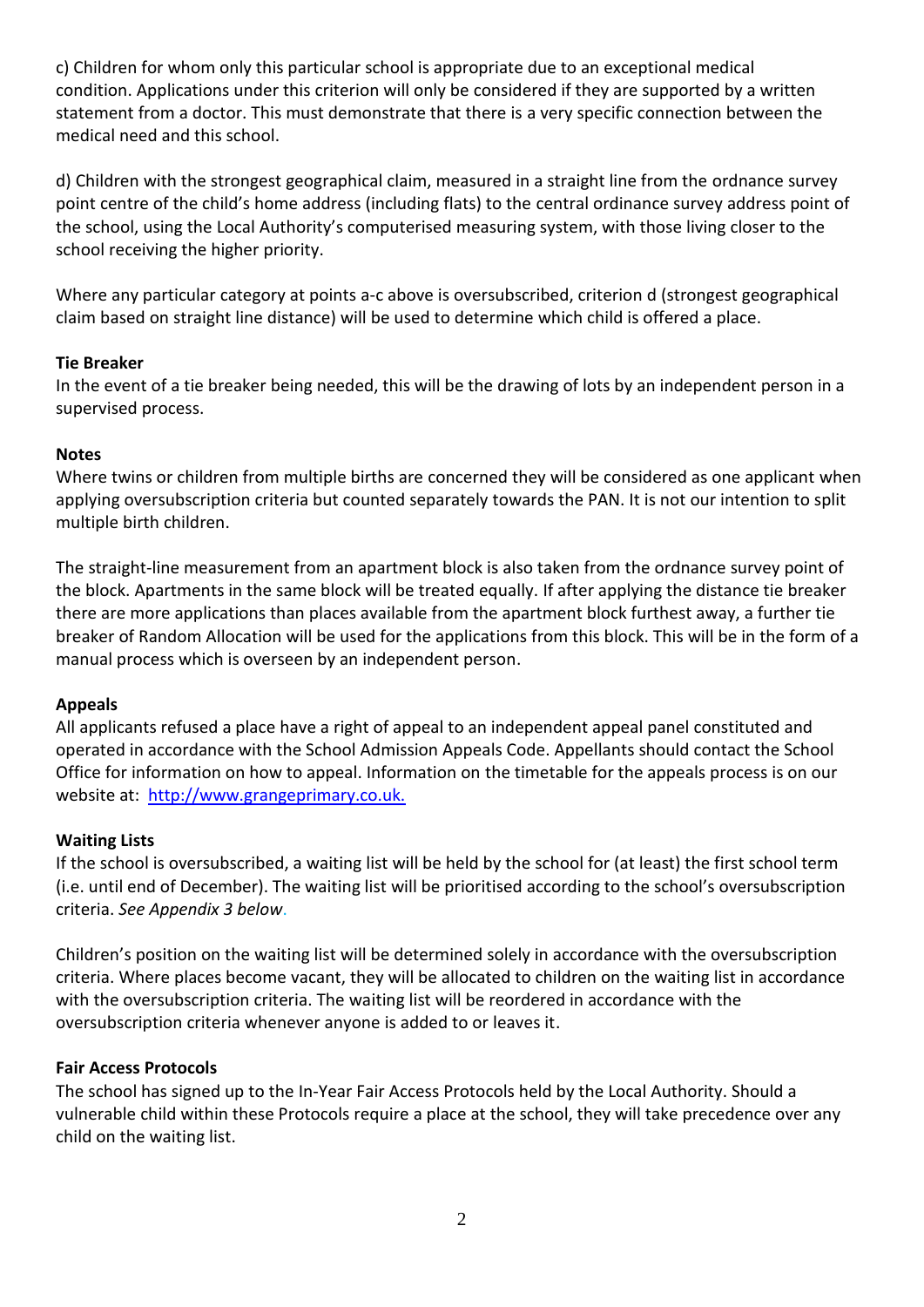# **In Year Admissions**

In Year Admissions will be managed by the school in line with the criteria described here.

## **Transport**

The LA has a statutory responsibility to provide transport in certain circumstances. To find out more and determine whether you will be eligible, you should contact Shire Hall at the number given above.

## **Summer Born Children**

Due to the changes within the School Admission Code 2014, we recommend that parents /carers look at the information located on the Gloucestershire County Council Website to view the options available to them: [http://www.gloucestershire.gov.uk/schooladmissions/startingprimary](http://www.gloucestershire.gov.uk/schooladmissions)

# **Admissions of children outside their normal age group**

Parents may request that their child is admitted to a year group outside their normal age range, for instance where the child is gifted or talented or where a child has suffered from particular social or medical issues impacting his or her schooling. All such requests will be considered on their merits and either agreed or refused, on that basis. If a request is refused, the child will still be considered for admission to their normal age group.

# *Appendix 1:*

*A '*looked after child' *( <sup>1</sup> )*or a child who was previously looked after but immediately after being looked after became subject to an adoption *( <sup>2</sup> )* child arrangements order (residency order)*( <sup>3</sup> )* or special guardianship order *( <sup>4</sup> )* including those who appear to the admission authority to have been in state care outside of England and ceased to be in state care as a result of being adopted *( <sup>5</sup> )*

(1) A 'looked after child' is a child who is (a) in the care of a local authority, or (b) being provided with accommodation by a local authority in the exercise of their social services functions (see the definition in Section 22(1) of the Children Act 1989) at the time of making an application to a school. In Gloucestershire, such children are referred to as Children in Care.

(2) This includes children who were adopted under the Adoption Act 1976 (see Section 12 adoption orders) and children who were adopted under the Adoption and Children Act 2002 (see section 46 adoption orders).

(3) Under the provisions of Section 12 of the Children and Families Act 2014.

(4) See Section 14A of the Children Act 1989 which defines a 'special guardianship order' as an order appointing one or more individuals to be a child's special guardian (or special guardians).

(5) A child is regarded as having been in state care outside of England if they were in the care of or were accommodated by a public authority, a religious organisation, or any other provider of care whose sole or main purpose is to benefit society.

# *Appendix 2:*

A sibling is 'a brother or sister, half-brother or sister, adopted brother or sister, step brother or sister, or the child of the parent's/carer's partner, and in every case, the child must be living in the same family unit at the same address'.

# *Appendix 3:*